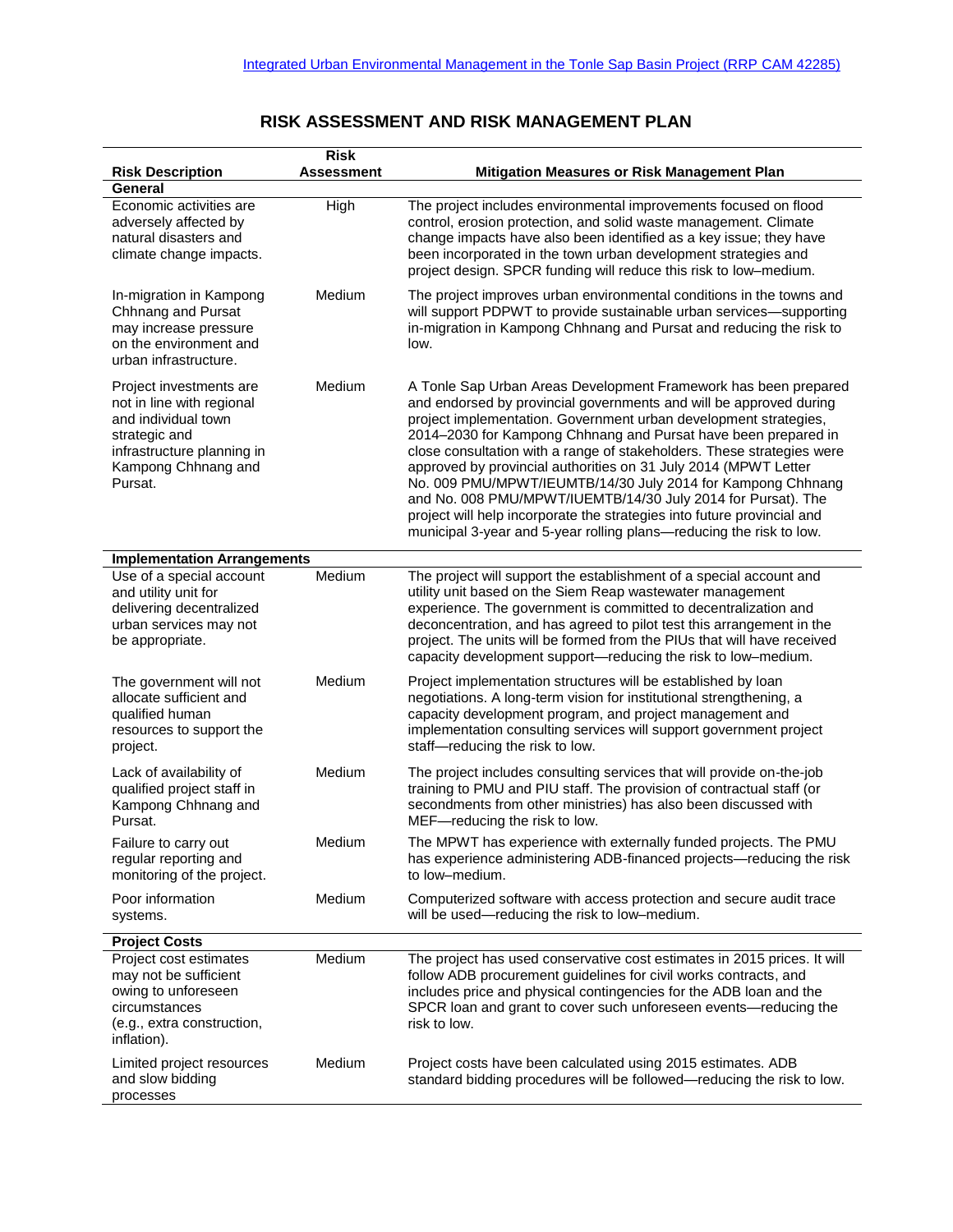| <b>Risk Description</b>                                                                                                                         | <b>Risk</b><br><b>Assessment</b> | Mitigation Measures or Risk Management Plan                                                                                                                                                                                                                                                                                                                                                                                                                                                                                                                                                                                                                                                                                                                                                                                                                           |
|-------------------------------------------------------------------------------------------------------------------------------------------------|----------------------------------|-----------------------------------------------------------------------------------------------------------------------------------------------------------------------------------------------------------------------------------------------------------------------------------------------------------------------------------------------------------------------------------------------------------------------------------------------------------------------------------------------------------------------------------------------------------------------------------------------------------------------------------------------------------------------------------------------------------------------------------------------------------------------------------------------------------------------------------------------------------------------|
| Design, Operation, and Maintenance                                                                                                              |                                  |                                                                                                                                                                                                                                                                                                                                                                                                                                                                                                                                                                                                                                                                                                                                                                                                                                                                       |
| Urban residents are<br>unaware of the links<br>between climate change,<br>health, and<br>environmental sanitation.                              | Medium                           | The project includes measures to increase community awareness and<br>ownership for environmental improvements. It also includes support for<br>climate change and health awareness and action-reducing the risk to<br>low.                                                                                                                                                                                                                                                                                                                                                                                                                                                                                                                                                                                                                                            |
| The technical design and<br>specifications exceed<br>the skills set of<br>subnational staff for<br>O&M.                                         | Medium                           | The project adopts engineering designs with proven records of reliable<br>performance. Technical options were considered during project<br>preparation, and site selections were done with the community,<br>municipalities, and PDPWT. The designs were also improved to take<br>into account the local capacity for O&M. The procurement of equipment<br>includes technical support for installation, testing, and commissioning.<br>Equipment and civil works will comply with design requirements and<br>quality standards. For the drainage and solid waste management<br>(i.e., landfill management), low technology options and manual labor<br>are recommended for O&M-reducing the risk to low.                                                                                                                                                              |
| High environment<br>impacts of infrastructure<br>and civil works.                                                                               | Medium                           | Draft initial environmental examinations (including environmental<br>management plans) and environmental assessments and review<br>framework have been prepared. They were approved by MOE in<br>principle on 15 August 2014-reducing the risk to low-medium.                                                                                                                                                                                                                                                                                                                                                                                                                                                                                                                                                                                                         |
| High land acquisition<br>and resettlement impacts<br>of project infrastructure<br>could delay project<br>implementation.                        | Medium                           | Resettlement plans and a resettlement framework provide clear<br>entitlements. The designs have been reviewed and revised to minimize<br>the impact of land acquisition and resettlement. Agreement has been<br>reached with the Interministerial Resettlement Committee (IRC) that<br>impacts shall remain Category B (even at implementation). IRC<br>approved the draft resettlement plans on 21 August 2014. An external<br>resettlement monitor, recruited by the government, will assist in<br>monitoring resettlement activities (although not required for a category<br>B project)-reducing the risk to low-medium.                                                                                                                                                                                                                                          |
| The river embankment<br>protection in Kampong<br>Chhnang will reduce<br>access to the river for<br>fishing, gardening, and<br>water collection. | Medium                           | The project designs envisage continued access to the river. The<br>project's stakeholder and communication strategy highlights the need<br>for continued consultation with villagers during detailed design. Key<br>groups include water user groups along the agricultural part of the<br>embankment, floating communities in Kandal village, and Cham boat<br>communities in Chong Kaoh. These communities are also target<br>communities of output 3. This reduces the risk to low.                                                                                                                                                                                                                                                                                                                                                                                |
| Arrangements for the<br>O&M of subproject<br>assets are not<br>implemented effectively.                                                         | Medium                           | The project will support a pilot demonstration on the establishment of<br>an urban services unit in Kampong Chhnang and Pursat. Milestones on<br>the establishment and gradual transfer of urban services have been<br>incorporated into the design and monitoring framework. The experience<br>will follow the wastewater treatment in Siem Reap. A set of individual<br>institutional specialists will be recruited early in 2015 to prepare the<br>necessary legislations to support establishment by project midterm-<br>reducing the risk to low.                                                                                                                                                                                                                                                                                                                |
| <b>Financial Management Arrangements</b>                                                                                                        |                                  |                                                                                                                                                                                                                                                                                                                                                                                                                                                                                                                                                                                                                                                                                                                                                                                                                                                                       |
| Municipalities are not<br>prepared to collect<br>revenues for O&M of<br>urban infrastructure.                                                   | High                             | The MPWT will pursue improved collection of fees and charges for<br>urban environment infrastructure to recover the cost of O&M<br>expenditures. The MPWT has applied a similar approach in Siem Reap<br>under the Greater Mekong Subregion Mekong Tourism Development<br>Project where a special municipal office has been established to collect<br>user fees of the wastewater treatment plant and collection fees from<br>private and institutional users. A similar approach will be used for the<br>project towns. A special operating agency and account will be<br>established and linked to contract awards for embankment protection in<br>Kampong Chhnang and for drainage in Pursat. These units will be<br>encouraged to introduce business plans to recover O&M costs for the<br>services provided. An environmental sanitation fee will be introduced— |